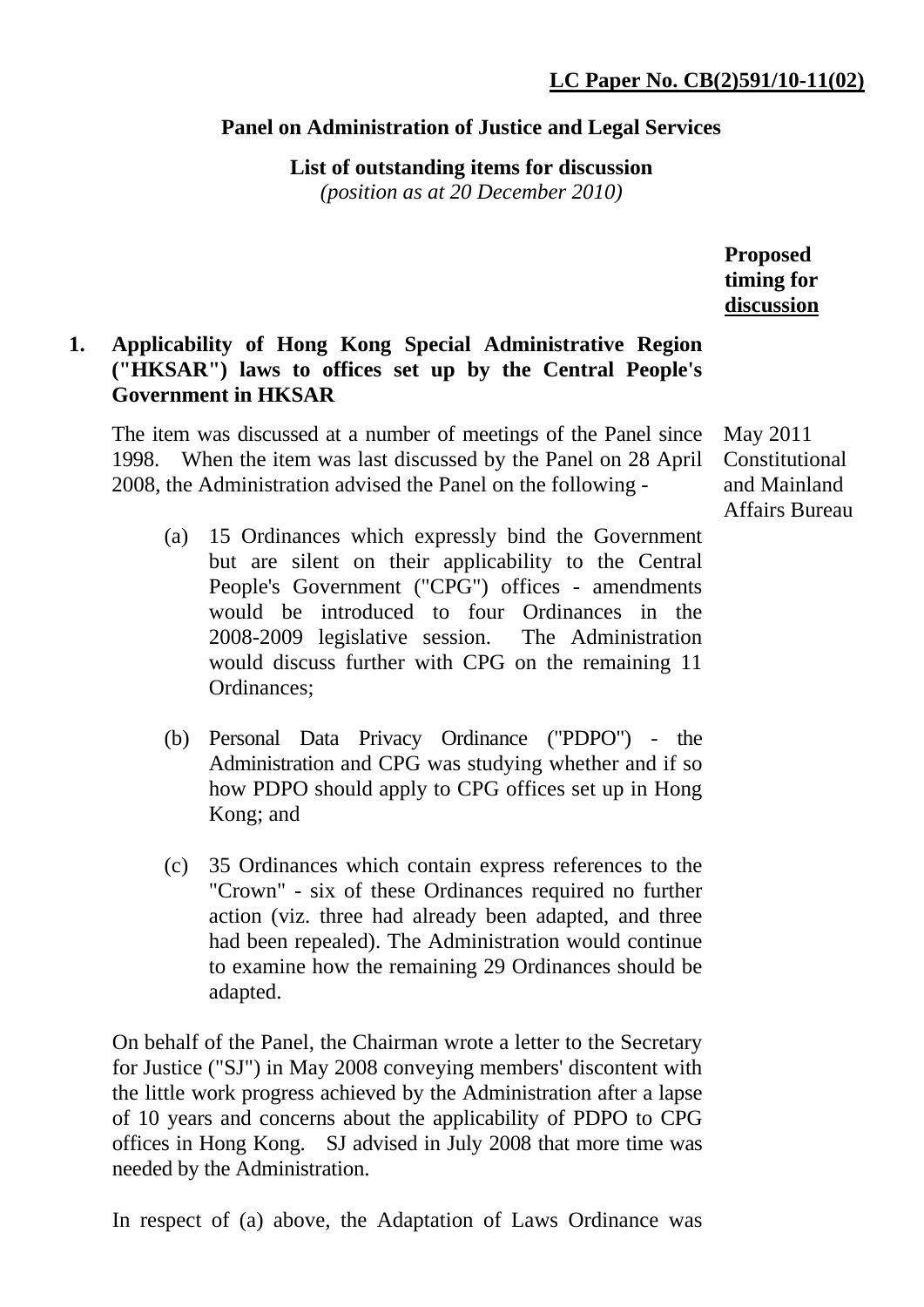passed by the Legislative Council ("LegCo") in April 2009 and commenced operation on 8 May 2009. The Ordinance has extended the applicability of four Ordinances, namely the Legislative Council Commission Ordinance (Cap. 443), Plant Varieties Protection Ordinance (Cap. 490), Patents Ordinance (Cap. 514) and Registered Designs Ordinance (Cap. 522), to the three offices set up by CPG in HKSAR. In addition, legislative amendments have been proposed in respect of the Arbitration Ordinance (Cap. 341). The Arbitration Bill, introduced into LegCo on 8 July 2009, provides that, aside from being applicable to the Government, the Ordinance will also apply to the offices set up by CPG in the HKSAR.

The Administration is working on the extension of the applicability of the other Ordinances in (a) above to CPG offices in HKSAR. The Administration will consider separately the issues in (b) and (c) above.

At the meeting on 14 October 2010, members expressed grave dissatisfaction with the slow progress in the extension of the applicability of HKSAR laws to CPG offices in HKSAR and agreed that the Administration should be requested to report to the Panel on relevant progress of its work as soon as practicable.

# **2. Report on the study conducted by the Legal Aid Services Council's ("LASC") Interest Group on Scope of the Supplementary Legal Aid Scheme ("SLAS")**

When the subject of the current five-yearly review of the criteria December 2010 for assessing the financial eligibility of legal aid applicants was discussed at the meeting on 21 July 2010, members noted the proposals put forward by the Hong Kong Bar Association ("Bar Association") for expanding the scope of SLAS and agreed that the Administration should be requested to study the proposals. At the meeting on 30 September 2010, members were advised that the LASC's Interest Group on Scope of SLAS ("Interest Group") was studying the Bar Association's proposals along with its own study on the expansion of SLAS. The Administration would come to its view on the issue after consideration of the report from LASC.

At the meeting on 22 November 2010, members noted from LASC that the Interest Group had completed its study and LASC's recommendations on expansion of SLAS would be submitted to the Chief Executive in around end of November 2010 and would also

Home Affairs Bureau ("HAB")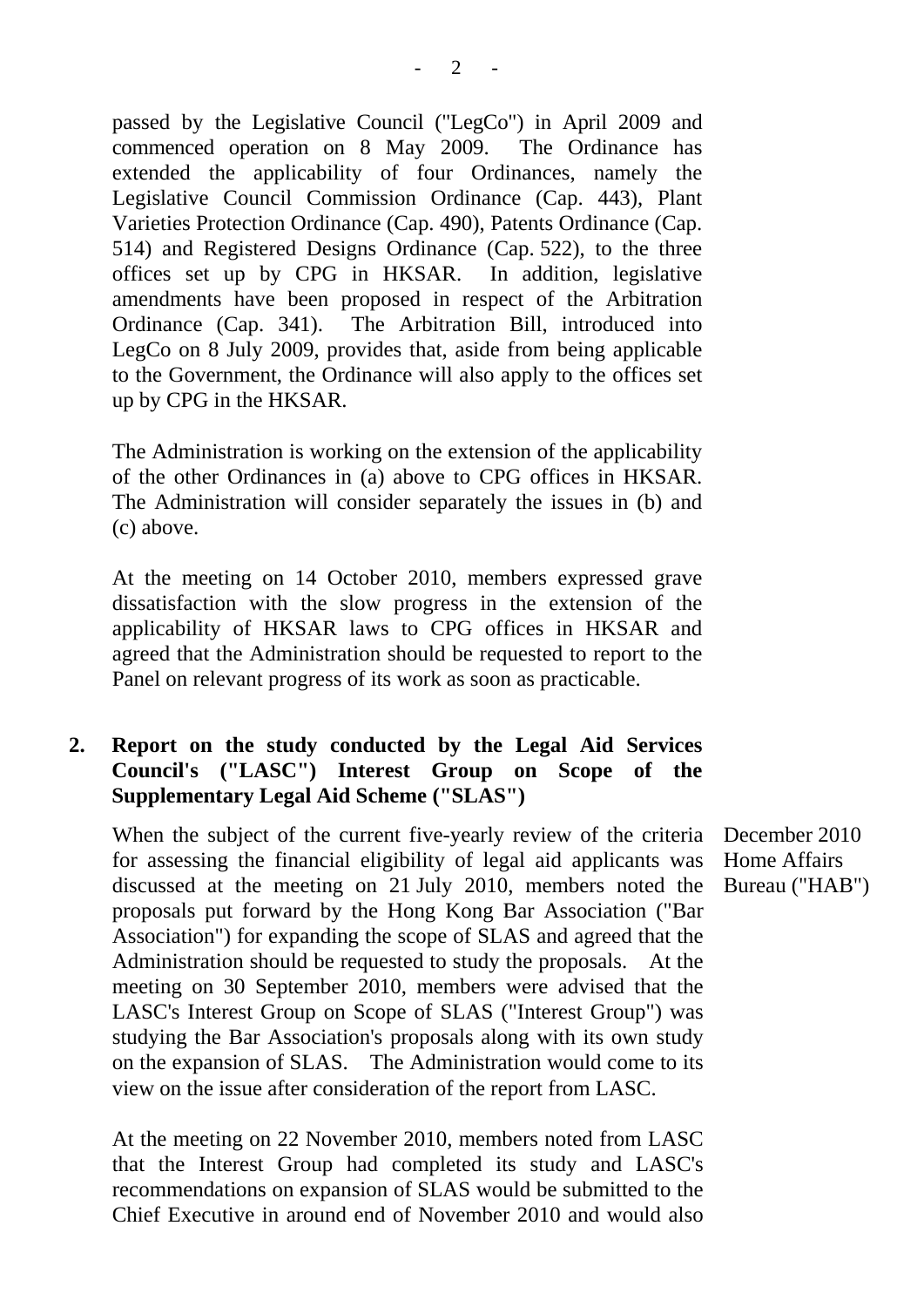be made available to the Panel at the same time. As agreed by the Panel, LASC has been invited to the meeting scheduled for 21 December 2010 to brief members on its recommendations on expansion of SLAS.

# **3. Legislative amendments to implement the proposals arising from the five-yearly review of the criteria for assessing the financial eligibility of legal aid applicants**

 The Administration reported to the Panel on its proposals arising from the recently completed five-yearly review at the meeting on HAB 29 March 2010. Subsequently, the Panel further discussed the proposals with the Administration and relevant organizations at its meetings on 24 May, 21 July and 30 September 2010. January 2011

When the subject was last discussed at the meeting on 22 November 2010, the Administration advised members that it planned to submit to the Panel in early 2011 the draft legislative amendments for effecting the proposals for adjusting the financial eligibility limits for the two legal aid schemes, raising the level of deductible allowance in assessing financial eligibility for legal aid and disregarding part of the savings of elderly in assessing their financial eligibility for legal aid.

#### **4. Criminal legal aid fees system**

 At the request of the two legal professions made in 2003, the Administration reviewed the criminal legal aid fees system and discussed the relevant issues with the Panel at six meetings held between December 2005 and June 2009. The Panel noted that while the Administration had reached broad consensus with the legal professional bodies on the proposed structure of the criminal legal aid fees system, the Administration was yet to resolve the divergence of views over the fee rates with the Law Society of Hong Kong. The Panel also noted the Bar Association's suggestion that in view of the lack of progress of the discussion between the two parties, implementation of the revised criminal legal aid fees system for barristers should be de-linked from that for solicitors should the Administration and the Law Society fail to reach agreement on the fee rates. January 2011 HAB

When the Panel received a report from the Administration on the latest progress of its discussion with the Law Society on fee rates for solicitors in June 2009, members noted that the Administration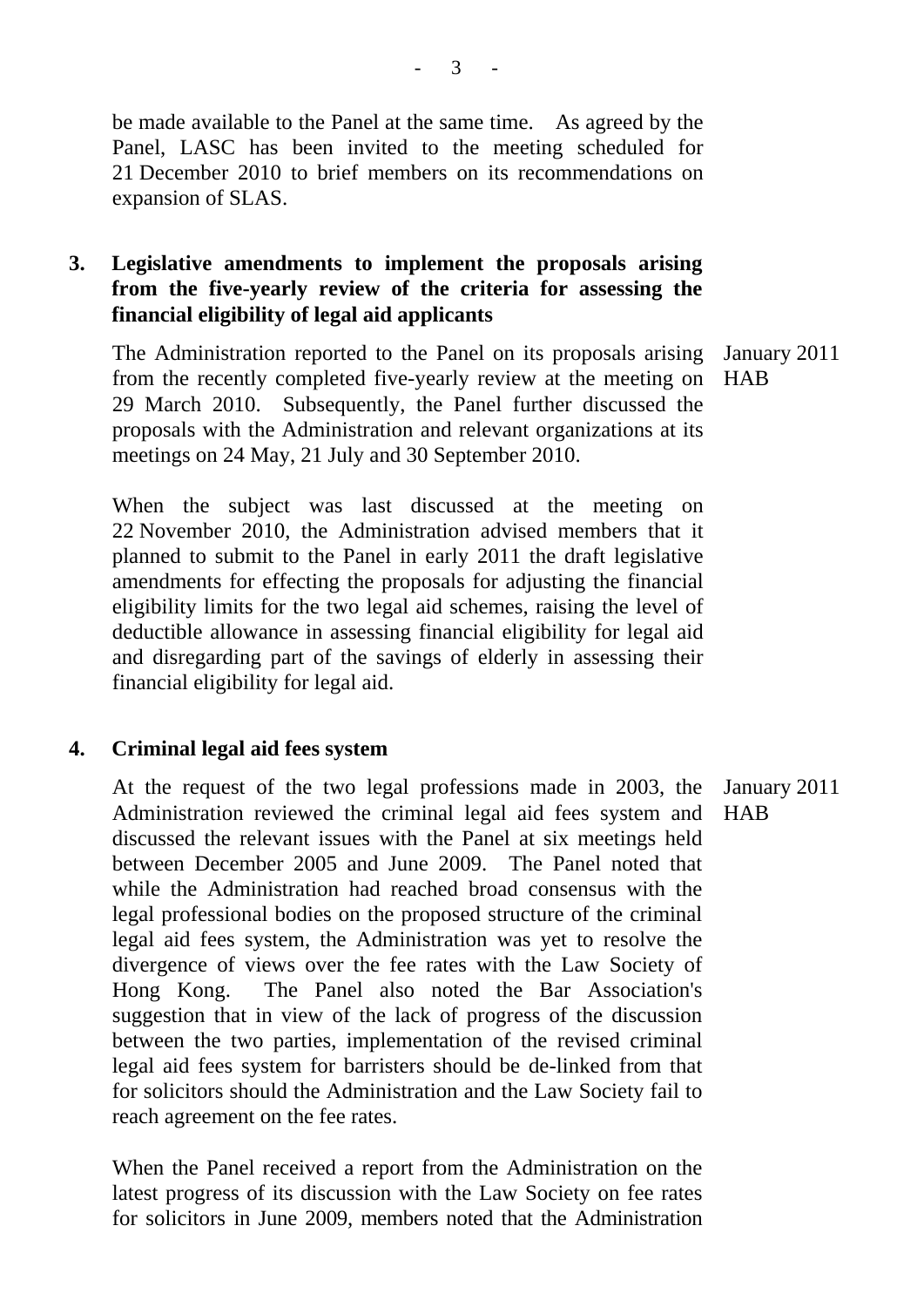had put forth a revised proposal on fee rates for the Law Society's consideration, but the fundamental difference between the two parties on the basis for determining fee rates had yet to be resolved. Members noted the Law Society's view that the revised rates did not properly reflect the professional responsibilities of solicitors in criminal legal aid work and were still far below the civil party-to-party taxation rates for remunerating civil legal aid cases. The Panel urged the two parties to iron out their differences as far as practicable and requested the Administration to report to the Panel when they were able to come to an agreement on the matter.

In its letter to the President of the Law Society dated 11 February 2010 (LC Paper No. CB(2)973/09-10(01)), the Administration advised that it was making preparation for the legislative process to put in place the revised criminal legal aid fees structure and rates. On 7 October 2010, the Administration advised that it was preparing the draft amendment rules and aimed to submit the amendments to LegCo in 2010-2011 session. The Administration will brief members on the draft legislative amendments at the meeting in January 2011.

#### **5. Professional Indemnity Scheme of the Law Society**

In its report to the House Committee on 26 October 2001, the former Subcommittee on Solicitors (Professional Indemnity) (Amendment) Rules 2001 recommended that this Panel should Law Society follow up the progress of the independent review of the insurance arrangement under the Professional Indemnity Scheme ("PIS") of the Law Society. Since then, the Panel has monitored the review of PIS and received progress reports from the Law Society.

In November 2004, members of the Law Society voted for a Qualifying Insurers Scheme ("QIS") to replace the existing scheme.

In May 2006, the Law Society informed the Panel that its members had voted by a large majority not to replace the existing PIS by a QIS at its Extraordinary General Meeting on 27 April 2006. The Law Society had set up a Professional Indemnity Scheme Review Working Party to identify any deficiencies in the existing scheme, consider how they might be remedied, and make appropriate recommendations.

At the Panel meeting in February 2007, the Law Society gave a

To be decided by the Panel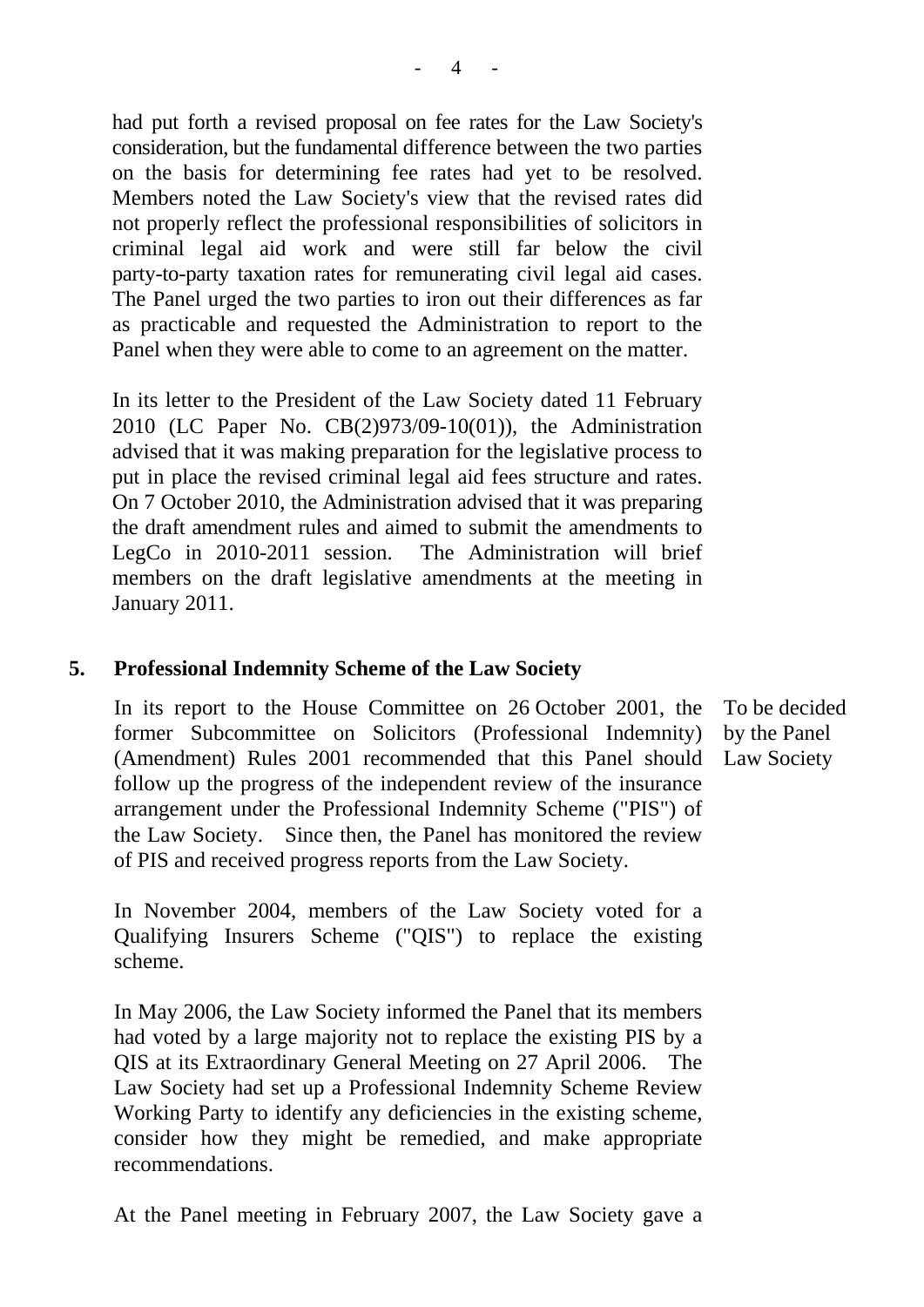report on the progress of work of the Review Working Party. The Working Party would proceed to consider a number of outstanding issues and submit a report with recommendations to the Council of the Law Society in due course.

The Law Society's second and third reports on the progress of work of the Review Working Party were issued to the Panel on 25 April 2008 (LC Paper No. CB(2)1722/07-08(01)) and 20 October 2009 (LC Paper No. CB(2)148/09-10(01)) respectively. According to the third progress report, the reinsurance contract had been extended from 1 October 2009 for a period of four years, with an option to terminate after two years should PIS be replaced by an alternative form of indemnity arrangement.

The Law Society advised in October 2009 that it had commissioned actuaries and brokers respectively to review the formula for calculating the contributions payable under PIS and to compare the costs of insurance to law firms under a Master Policy Scheme and PIS, and that it would be better able to advise on an appropriate time for discussion of the review of PIS when these findings are available.

#### **6. Implementation of Civil Justice Reform ("CJR")**

The Panel has been monitoring the progress on the implementation of December 2010 CJR. The Panel noted that the Chief Justice ("CJ") had established a Committee to monitor the working of the reformed civil justice system and to make suggestions to ensure its effective operation. The Panel requested the Judiciary Administration ("JA") to brief members on the effectiveness of the reformed system at an appropriate juncture after the implementation of CJR. **JA** 

#### **7. Inclusion of the statutory Independent Police Complaints Council ("IPCC") under the purview of The Ombudsman**

During the discussion on the subject of "Review of jurisdiction of the Office of The Ombudsman" at the Panel meeting on 27 April 2009, members raised the issue of whether the statutory IPCC to be established on 1 June 2009 should be subject to The Ombudsman's jurisdiction. Members noted that the issue had been considered during the scrutiny of the IPCC Bill, and the Administration's view then was that the statutory IPCC should not be brought under The Ombudsman's ambit for the time being. Members agreed to bring up the issue for discussion after the statutory IPCC had been in

To be decided by the Panel Admin Wing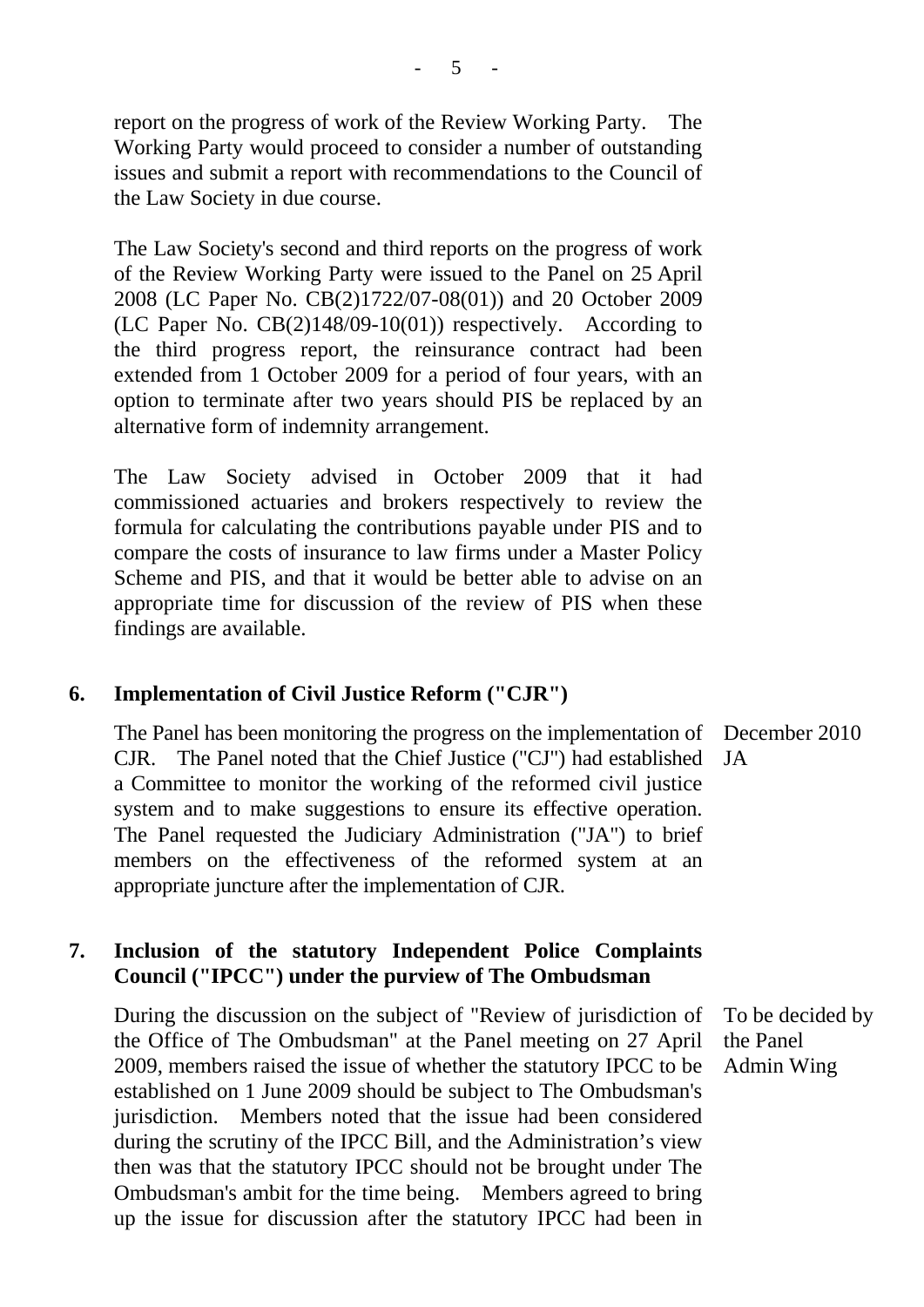operation for some time.

The Administration Wing of the Chief Secretary for Administration's Office ("Admin Wing") advised in September 2010 that the work of the statutory IPCC was last discussed by the Panel on Security at its meeting on 21 July 2010, and the subject would continue to be followed up at the forum of the Panel on Security.

To facilitate the Panel's further consideration of the issue, the Clerk wrote to The Ombudsman on 3 November 2010 inviting his views on whether the statutory IPCC should be subject to The Ombudsman's jurisdiction. In his reply dated 3 December 2010 (LC Paper No. CB(2)530/10-11(01)), The Ombudsman advised that during the scrutiny of the IPCC Bill in 2008, the then Ombudsman had pointed out that the statutory bodies included under Part I of Schedule 1 to The Ombudsman Ordinance (Cap. 397) had the common features of being substantially funded by the General Revenue or statutory fees or charges; performing administrative functions, and are not solely advisory, adjudicative or appellate in nature; and having interface with or impact on the public in the course of discharging their functions. Given that the statutory IPCC as proposed in the draft Bill shared these features, the then Ombudsman saw no objection in principle to bringing the statutory IPCC within her purview. The Ombudsman considered these observations regarding the statutory IPCC still applicable after it had come into operation and advised that he also had no objection to having the statutory IPCC put under his purview.

# **8. The role of the Judiciary in the adjudication system under the Control of Obscene and Indecent Articles Ordinance ("COIAO")**

The Commerce and Economic Development Bureau ("CEDB") has embarked on a review of COIAO with two rounds of public consultation. During the first round of public consultation conducted from 3 October 2008 to 31 January 2009, the Judiciary and some members of the legal profession proposed to remove the administrative classification function (i.e. making an interim classification and, upon appeal, a final classification on a submitted article) from the Obscene Articles Tribunal, leaving it to deal with judicial determinations only (i.e. determining whether an article is obscene or indecent upon referral by a court or a magistrate arising from a civil or criminal proceeding). According to CEDB, there

June 2011 CEDB/JA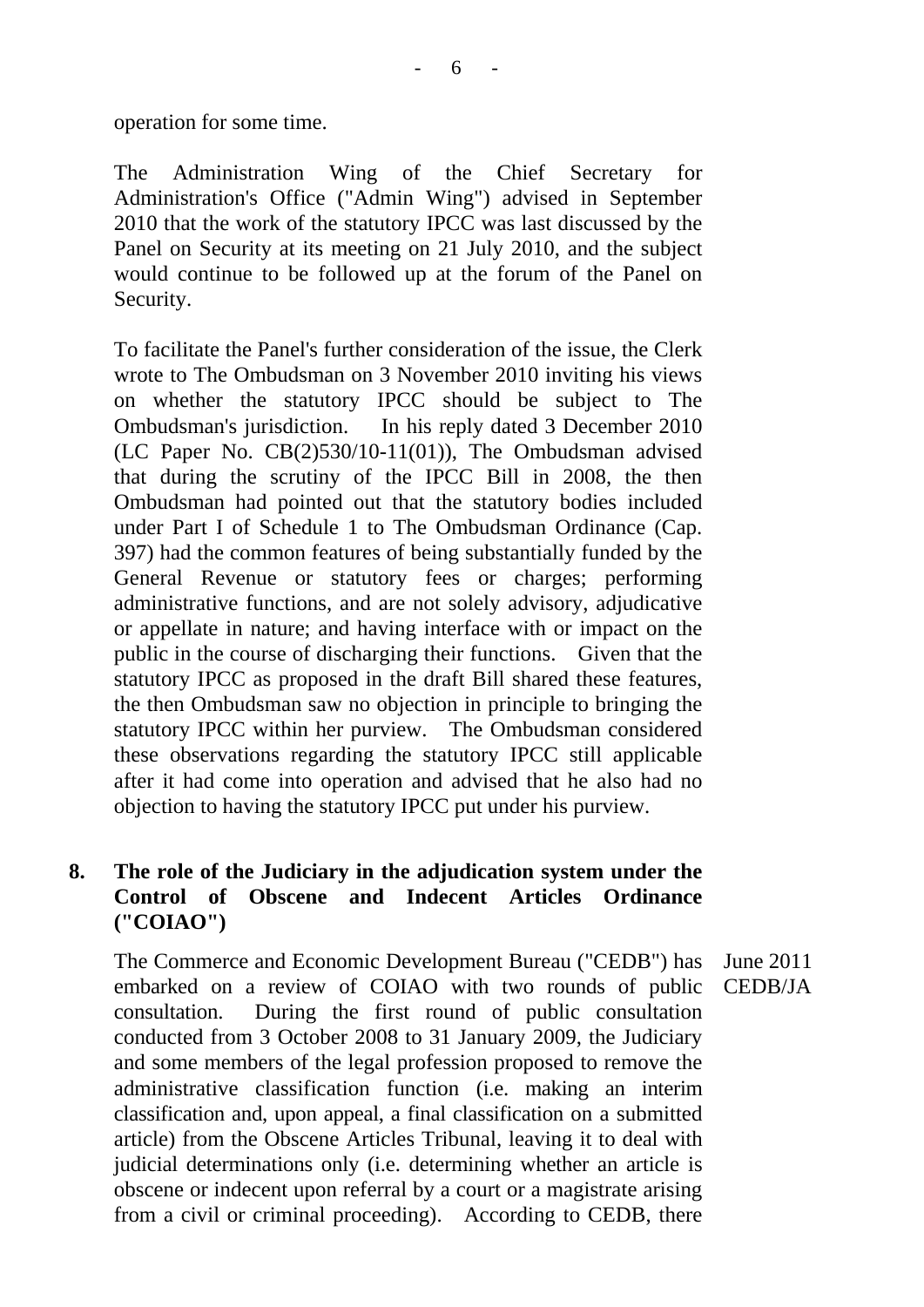was little deliberation of this issue among the public. It would discuss within the Government and with the relevant stakeholders and look for possible improvement measures in the second round of public consultation to be commenced in the end of 2009. During the Panel's visit to the Judiciary on 13 July 2009, participating Members noted the strong view of the Judiciary about this issue and agreed that the Panel should follow it up at a future meeting.

The Administration has been requested to brief the Panel on its initial thinking and relevant progress of work at its meeting in June 2011.

# **9. Law Reform Commission Report on Hearsay in Criminal Proceedings**

The Report on Hearsay in Criminal Proceedings was published by the Law Reform Commission in November 2009. At the meeting on 15 December 2009, the Panel agreed to discuss relevant issues at a future meeting. To be decided by the Panel

### **10. Implementation of the scheme for granting higher rights of audience to solicitors**

This item was referred to the Panel by the Bills Committee on Legal Practitioners (Amendment) Bill 2009. To be advised by DoJ

The Bills Committee considered it necessary to review the scheme for granting higher rights of audience to solicitors at an appropriate junction, say around two years after its implementation, and had referred the issue to the Panel for follow-up.

The Bill was passed by LegCo on 20 January 2010. During the scrutiny of the Bill, the Administration informed the Bills Committee that the Higher Rights Assessment Board was expected to be in a position to invite applications for higher rights about 12 months after the enactment of the Bill.

### **11. Consultation Paper on Double Jeopardy published by the Double Jeopardy Subcommittee of the Law Reform**

(May/June 2011) Department of Justice ("DoJ")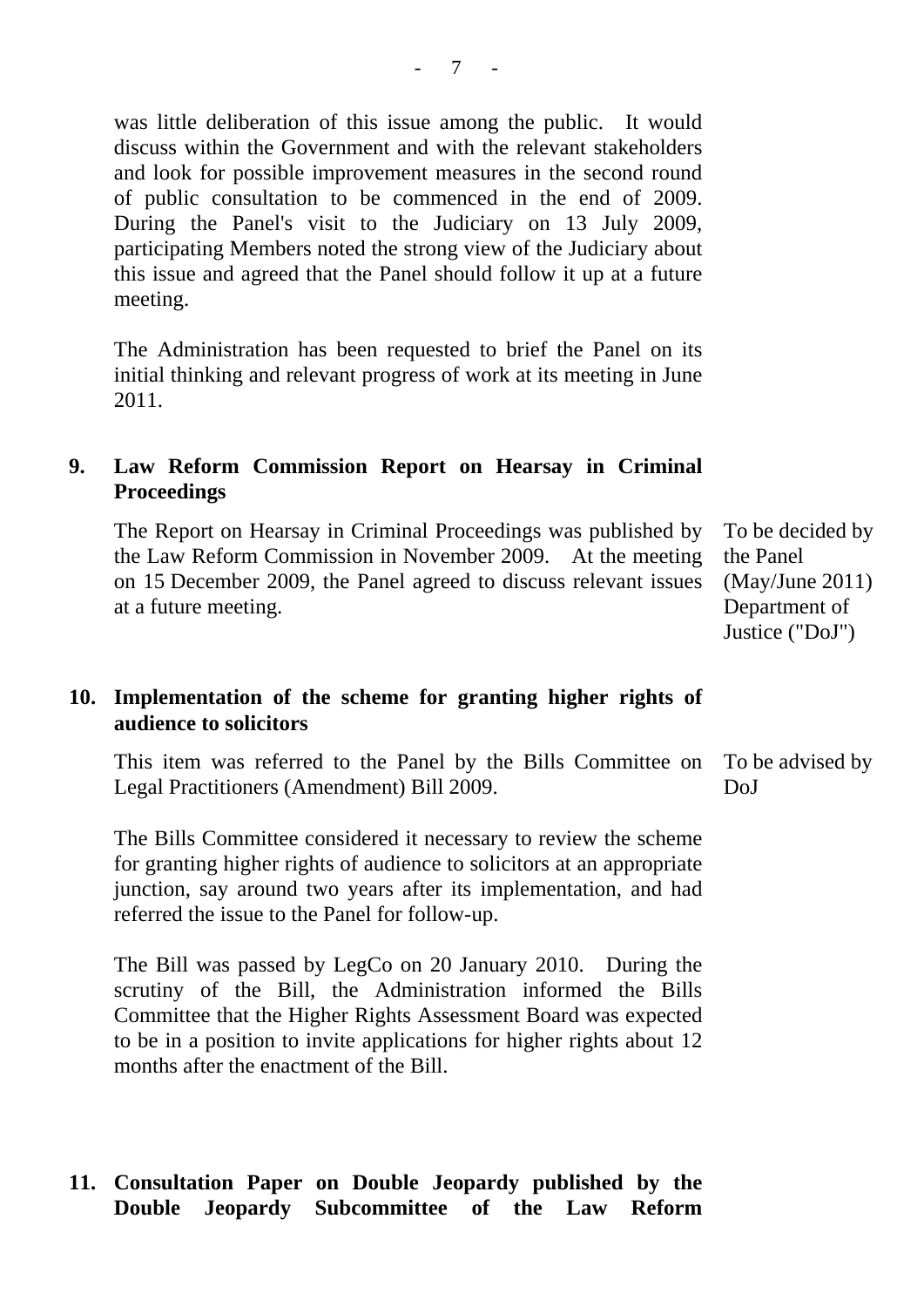# **Commission**

The Law Reform Commission's Double Jeopardy Subcommittee has published the above Consultation Paper for public consultation until 31 May 2010. The Panel agreed to discuss the Consultation Paper at a future meeting.

To be decided by the Panel Law Reform **Commission** 

# **12. Drafting of legislation in Chinese and use of "examples" in legislation**

During the discussions on the proposed changes to the document design of Hong Kong legislation at the Panel meeting on 26 April 2010, some members had expressed concern about the readability of Chinese text of legislation. Members noted that following the Panel's discussion on law drafting at the meeting in December 2009, the Legal Service Division of the LegCo Secretariat and the Law Drafting Division ("LDD") had held regular working meetings to discuss views expressed by Members on law drafting in the course of examination of bills. Members agreed that the issue of readability of Chinese text of legislation be discussed at a future Panel meeting with reference to concrete examples raised during the scrutiny of bills. February 2011 DoJ

Having regard to the concern expressed by Members on the use of "examples" in the Motor Vehicle Idling (Fixed Penalty) Bill during the scrutiny of the relevant Bills Committee, the Chairman proposed in November 2010 that the issue should also be covered in the discussion with LDD.

# **13. Membership of SJ in the Judicial Officers Recommendation Commission**

The item was referred to the Panel by the former Subcommittee on Proposed Senior Judicial Appointments.

February 2011 DoJ/Admin Wing

During the deliberations of the Subcommittee, some members expressed reservation about the membership of SJ, being a Principal Official under the Political Appointment System, on the Judicial Officers Recommendation Commission. The Subcommittee agreed to refer the issue to the Panel for follow-up.

# **14. Appointment of serving Justices of Appeal as non-permanent judges of the Court of Final Appeal ("CFA") and judicial**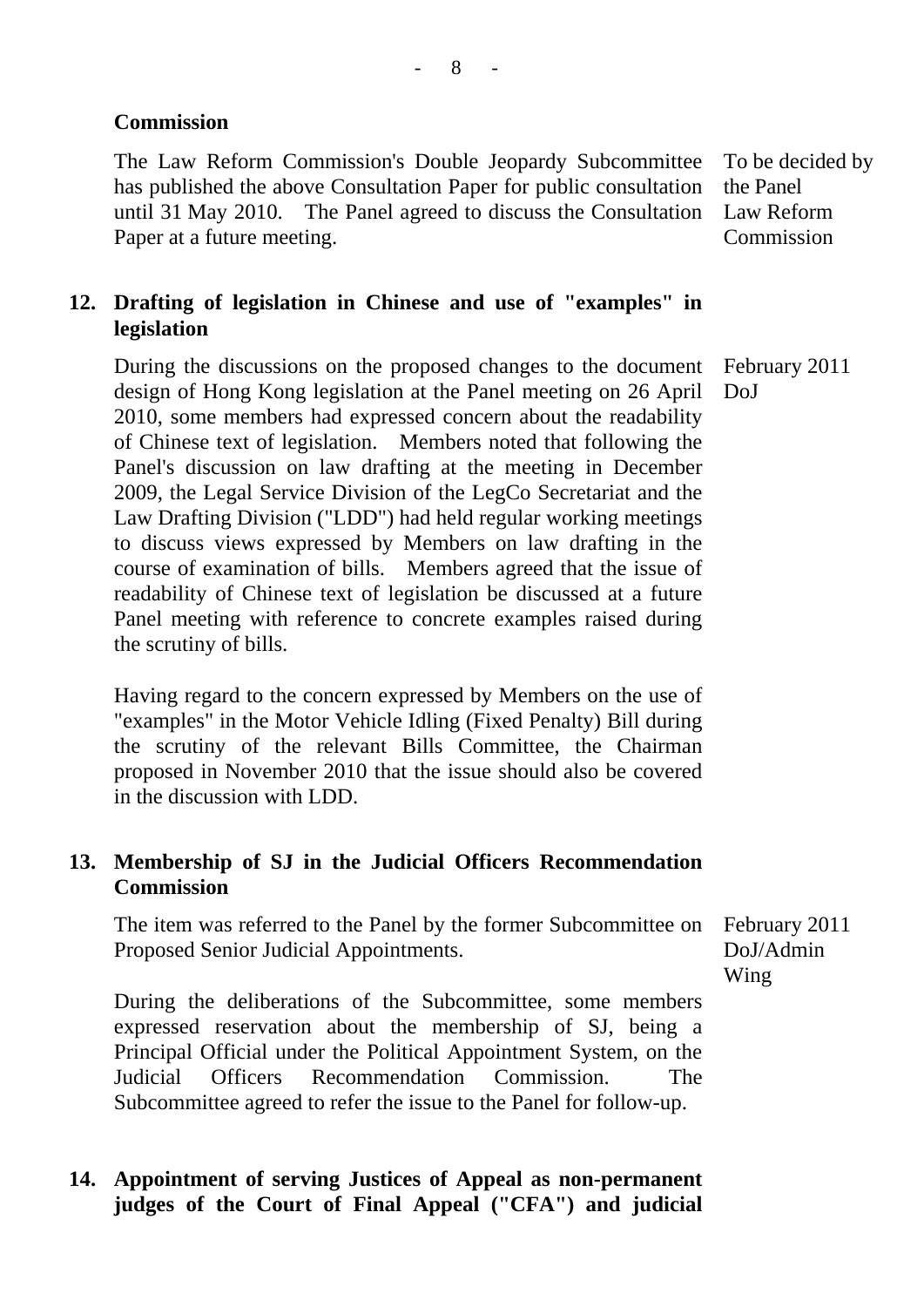#### **manpower situation in CFA and other levels of courts**

The item was referred to the Panel by the former Subcommittee on Proposed Senior Judicial Appointments.

Second quarter of 2011 JA

During the deliberations of the Subcommittee, some members expressed grave concern that serving Justices of Appeal to the Court of Appeal of the High Court were being made non-permanent judges of CFA. They considered that the arrangement of allowing the same pool of judges to sit in both courts could give the public the impression that they were denied a real appeal in CFA and would erode public confidence in the administration of justice even though these non-permanent Hong Kong judges would not hear appeals from cases in which they had sat. Members were of the view that the crux of the problem was the relatively small number of permanent judges in CFA, and more resources should be provided to the Judiciary to allow more judges to be appointed.

The Subcommittee had referred the policy issues of appointing serving Justices of Appeal as non-permanent judges of CFA and of judicial manpower situation in CFA and other levels of courts to the Panel for follow up.

The item of "Appointment of Temporary/Deputy Judges and Judicial Officers" was originally scheduled for discussion in June 2010. However, as the former Subcommittee on Proposed Senior Judicial Appointments had referred to the Panel for follow up the issue of judicial manpower situation at CFA and other levels of court, JA suggested that the information intended to be provided under the item of "Appointment of Temporary/Deputy Judges and Judicial Officers" be covered in an overall paper on judicial manpower situation, covering both the substantive and temporary/deputy judicial manpower situation at all levels of court. Members agreed to JA's suggestion. To allow sufficient time for JA to prepare the paper, members also agreed to defer the discussion of the item to a future meeting.

# **15. Framework Agreement on Hong Kong/Guangdong Co-operation relating to co-operation on legal matters**

At the meeting on 24 May 2010, the Panel agreed to include the item in the Panel's list of outstanding items for discussion. May 2011 DoJ

At the meeting on 22 October 2010, the Panel agreed that the two legal professional bodies be invited to give views on the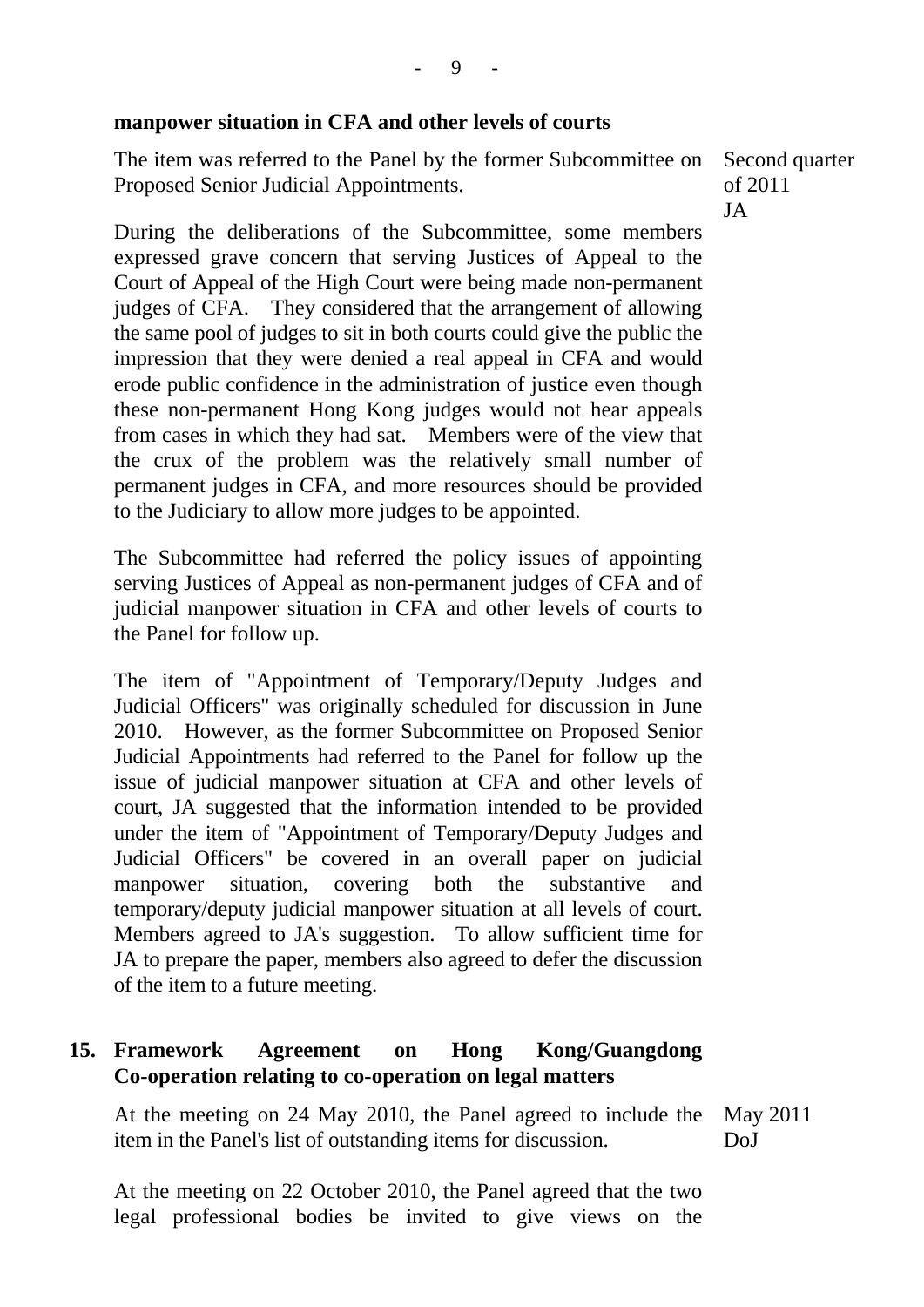development of legal services under the Mainland and Hong Kong Closer Economic Partnership Arrangement, including any difficulties encountered by the legal profession.

#### **16. Procedural matters of appeal boards**

The item was referred to the Panel by the Bills Committee on Building Energy Efficiency Bill.

During the scrutiny work of the Bills Committee, issues relating to the treatment of appeal board procedure, and definition and coverage of "cost of appeal proceedings" have been raised. It is noted that there is no universal treatment across the board regarding procedural matters of appeal boards. At present, the procedure is either provided in the principal ordinance, in subsidiary legislation as authorized in the principal ordinance, or is left to the appeal boards to decide if the procedure is not provided in the laws. The Bills Committee also notes that there is no uniform definition for "costs of appeal proceedings". The Panel has been requested to follow up these issues. An information paper will be provided by DoJ by the end of the current legislative session.

#### **17. The trend of legislative proposals being put forward by the Administration in the form of subsidiary legislation**

At the meeting of the Committee on Rules of Procedure on 2 November 2009, some members expressed concern about the trend of legislative proposals being put forward by the Administration in the form of subsidiary legislation and not bills. There was concern that given their importance and far reaching implications, some of the legislative proposals should be put forward in the form of bills or subsidiary legislation subject to the positive vetting procedure, rather than subsidiary legislative subject to the negative vetting procedure, so as to allow sufficient time for LegCo to scrutinize the proposals. The issue has been referred to the Panel for consideration. April 2011 DoJ

### **18. Proposed construction of the West Kowloon Law Courts Building**

JA consulted the Panel on the construction of the West Kowloon Law Courts Buildings at its meeting on 26 April 2010. According to the Judiciary's paper (LC Paper No. CB(2)1349/09-10(04)) provided for the meeting, the next consultation with the Panel is June 2011 JA

To be decided by the Panel DoJ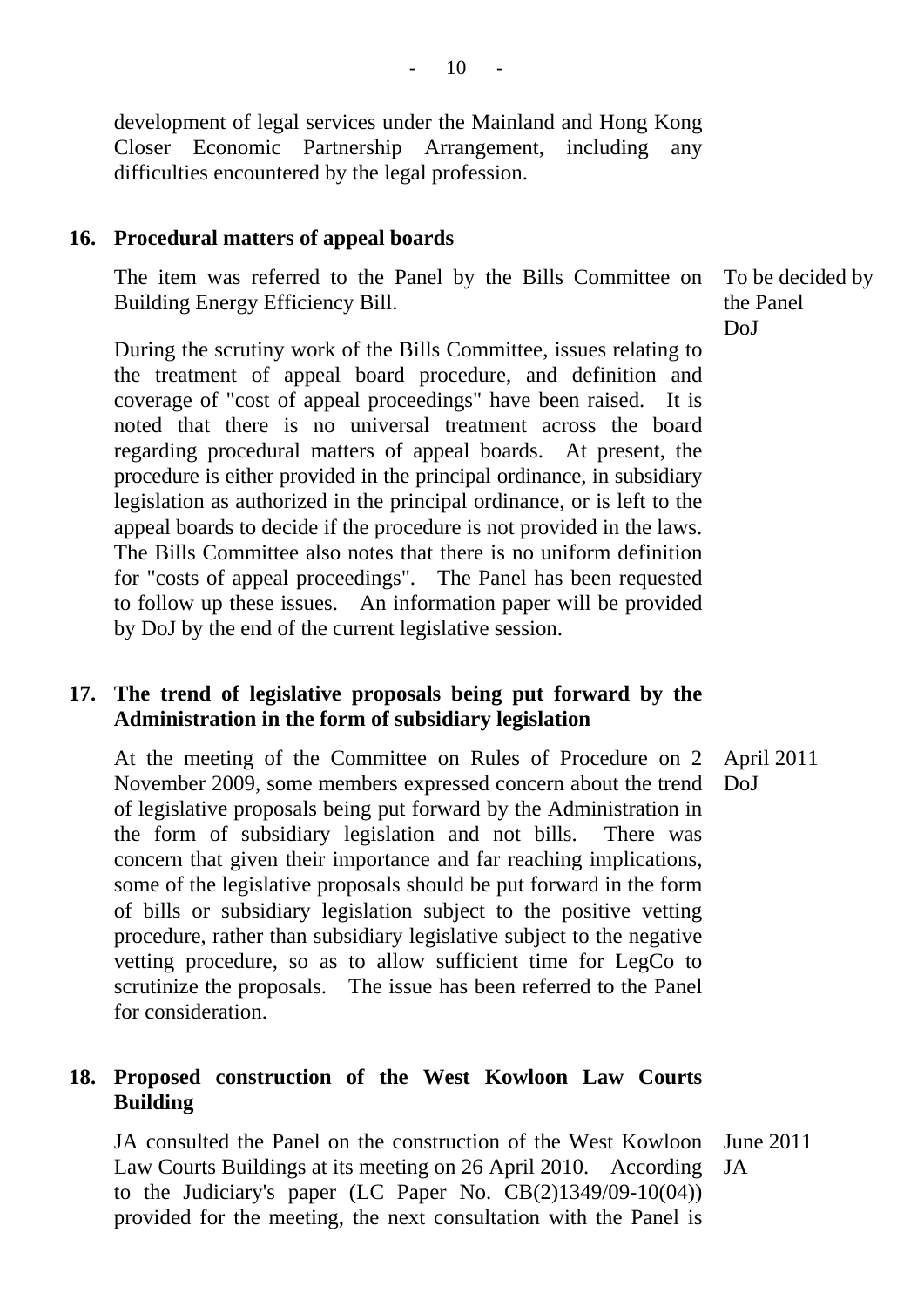scheduled for the second quarter of 2011.

# **19. Proposed amendment to the Enduring Powers of Attorney Ordinance (Cap. 501)**

The Law Reform Commission has recommended that the legislative requirement for a medical witness in relation to the execution of enduring powers of attorney should be dispensed with. The Administration intends to introduce a Bill to give effect to the recommendation. December 2010 DoJ

# **20. Reciprocal recognition/enforcement of arbitral awards with Macao**

To strengthen Hong Kong's status as a regional arbitration centre and to promote arbitration, the Administration proposes that Hong Kong should enter into an arrangement with Macao on reciprocal recognition and enforcement of arbitral awards based on the New York Convention and a similar arrangement concluded with the Mainland in 1999. January 2011 DoJ

The Administration has been requested to also brief the Panel on any other issues relating to arbitration as appropriate.

# **21. Reciprocal recognition/enforcement of matrimonial judgments with the Mainland**

In view of the significant increase in cross-border marriages, the Administration proposes to enter into formal discussion with the Mainland on a possible arrangement for reciprocal recognition and enforcement of judgment in matrimonial matters. Such an arrangement will help to facilitate resolution of disputes arising from breakdown of cross-border marriages and enable parties on both sides to seek assistance in the enforcement of matrimonial judgments. April 2011 DoJ

### **22. Free legal advice service**

At the meeting on 22 June 2009, the Panel received a progress report on the Administration's consideration of the Reports on the HAB Consultancy Study on the Demand for and Supply of Legal and Related Services in Hong Kong commissioned by DoJ. Members expressed strong dissatisfaction with the absence of concrete proposals from the Administration to address the gaps in service availability and unmet legal needs identified in the Reports. March 2011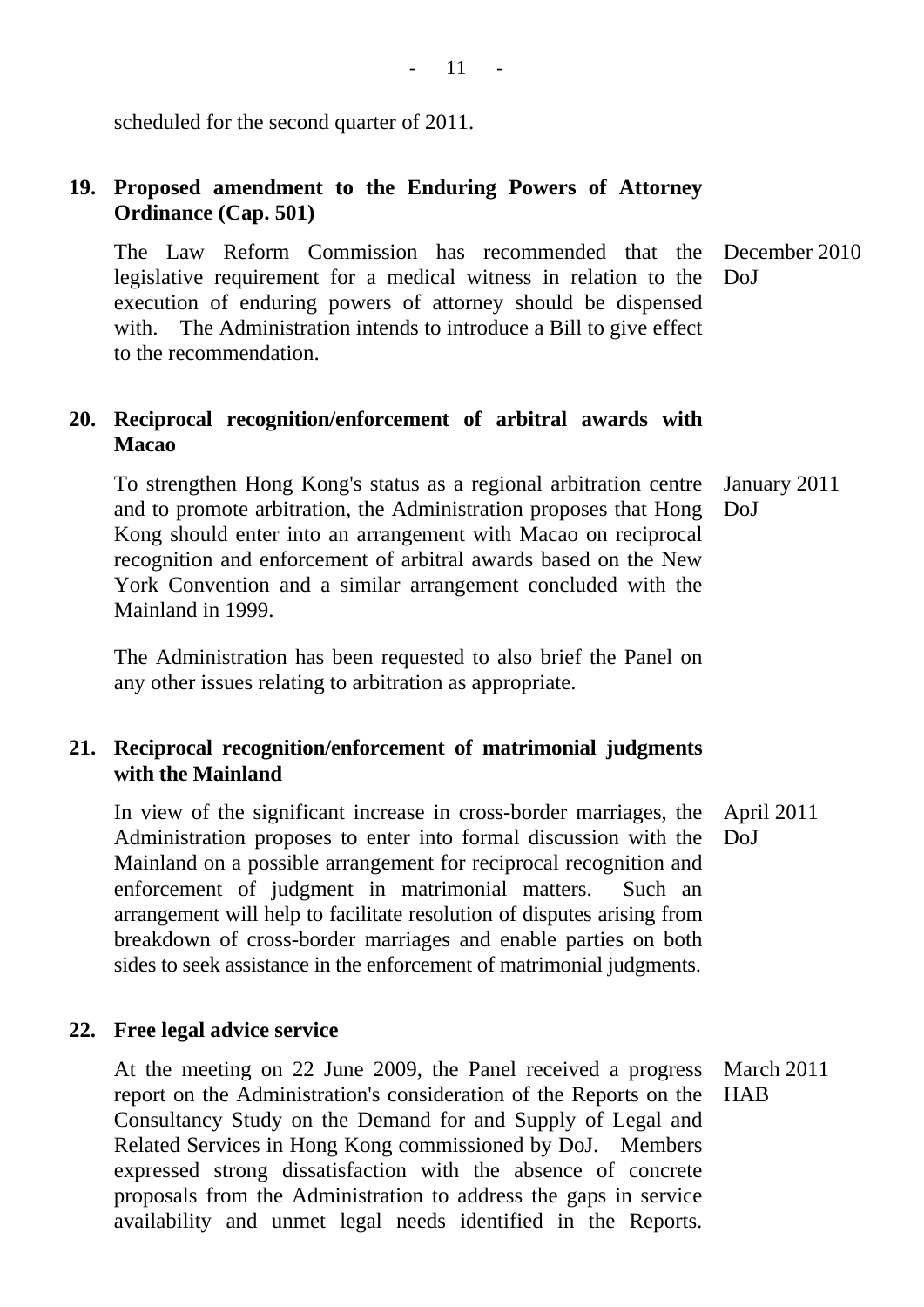Members were particularly dissatisfied that the Administration had not put forth any proposal for reviewing the effectiveness and adequacy of the existing Free Legal Advice Scheme, notwithstanding that the Reports had clearly pointed to an unmet demand for legal advice service in the community. The Administration was requested to work out proposals for improving the existing operation of and support to the free legal advice service and report to the Panel.

At the meeting on 29 March 2010, the Administration briefed the Panel on its plan to enhance the support services for volunteer lawyers under the Free Legal Advice Scheme. At the request of the Panel, the Administration undertook to revert to the Panel on its recommendations for expanding free legal advice service before the end of the current financial year.

### **23. Development of mediation services**

Following the Chief Executive's announcement to develop March 2011 mediation services in Hong Kong in the 2007 Policy Address, the DoJ Working Group on Mediation, chaired by SJ, was established to review the current development of mediation and to make recommendations on how mediation could be more effectively and extensively used to resolve disputes.

On 8 February 2010, the Working Group published its report for a three-month public consultation. The Panel received a briefing by the Administration on the recommendations in the report at its meeting on 22 February 2010.

The Panel will receive a briefing by the Administration in March 2011 on the progress of its work on the implementation of the recommendations in the report.

#### **24. Mediation service for building management cases**

At the meeting on 22 October 2010, some members suggested that March 2011 the Administration should implement practicable measures to HAB facilitate expeditious resolution of building management disputes such as provision of free mediation service by the Home Affairs Department. The Panel agreed to discuss the issue at a future meeting.